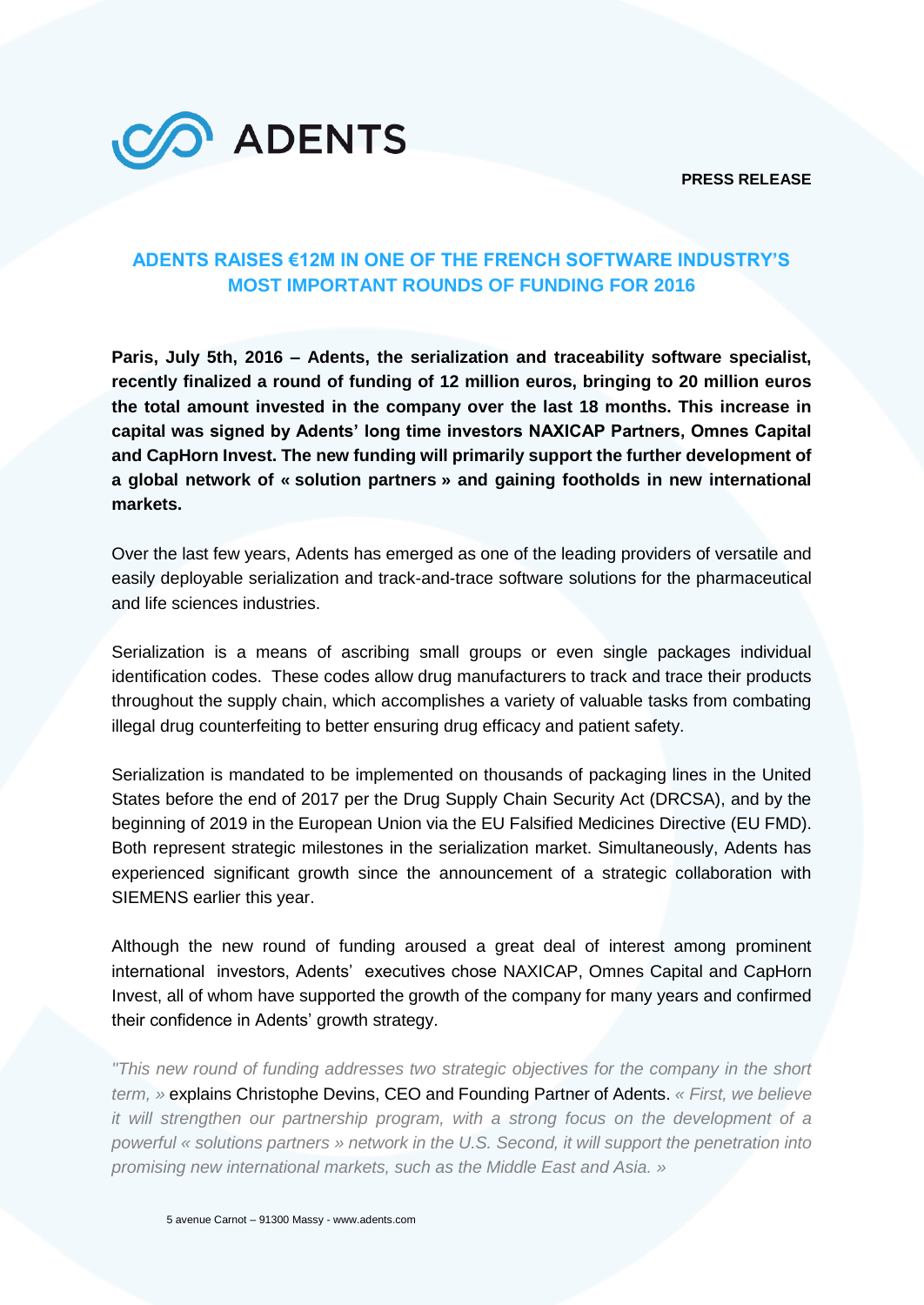Adents Pharma Suite Serialization Software provides the first and only truly standardized and fully configurable serialization software on the market.

Combined with a global network of technological and services partners, the software solution helps secure implementation lead times up to 5 times faster than other solutions, and enables drug manufacturers to address all current and emerging regulatory requirements pertaining to drug serialization.

To date, more than 2 billion unique codes have already been generated and managed globally using Adents software.

# # #

## About Adents:

Adents is a software specialist of unique product identification and traceability helping pharmaceutical companies and contract manufacturers adapt to market changes and comply with regulations on drug traceability. Adents Pharma Suite utilizes user-friendly, standardized software compatible with both information systems (ERP, MES) and existing production and packaging equipment. Easily upgradable, the software is designed to address both current and emerging regulations to help pharma companies remain in compliance long-term.

Adents Pharma Suite serialization software was recently awarded an Innovation Award from Medicine Maker, a UK-based publication focusing on the pharmaceutical manufacturing sector.

Founded in 2007, Adents operates in Europe, Canada, and in the United States. For more information, please visit [www.adents.com](http://www.adents.com/)

Press Contact - International: Christopher Dale **Turchette** +1 973.227.8080 [cdale@turchette.com](mailto:cdale@turchette.com) [www.adents.com](http://www.adents.com/) **[Twitter](https://twitter.com/adentsinfo)** 

Press Contact - France: Laurence ZEERAERD +33 6 15 90 86 22 [press@adents.com](mailto:press@adents.com)

#### About Omnes Capital:

Omnes Capital is a major player in private equity and infrastructure. With  $\epsilon$ 2.1 billion in assets under management, Omnes capital provides companies with the capital needed to finance their growth and with key expertise in a number of areas: Buyout & Growth Capital, Private Debt, Venture Capital, Renewable Energy, Co-Investment, Secondary Funds of Funds. Omnes Capital was a subsidiary of Crédit Agricole until March 2012. The firm is now owned by its employees. Omnes Capital is a signatory to the United Nations Principles for Responsible Investment (PRI). [www.omnescapital.com](http://www.omnescapital.com/)